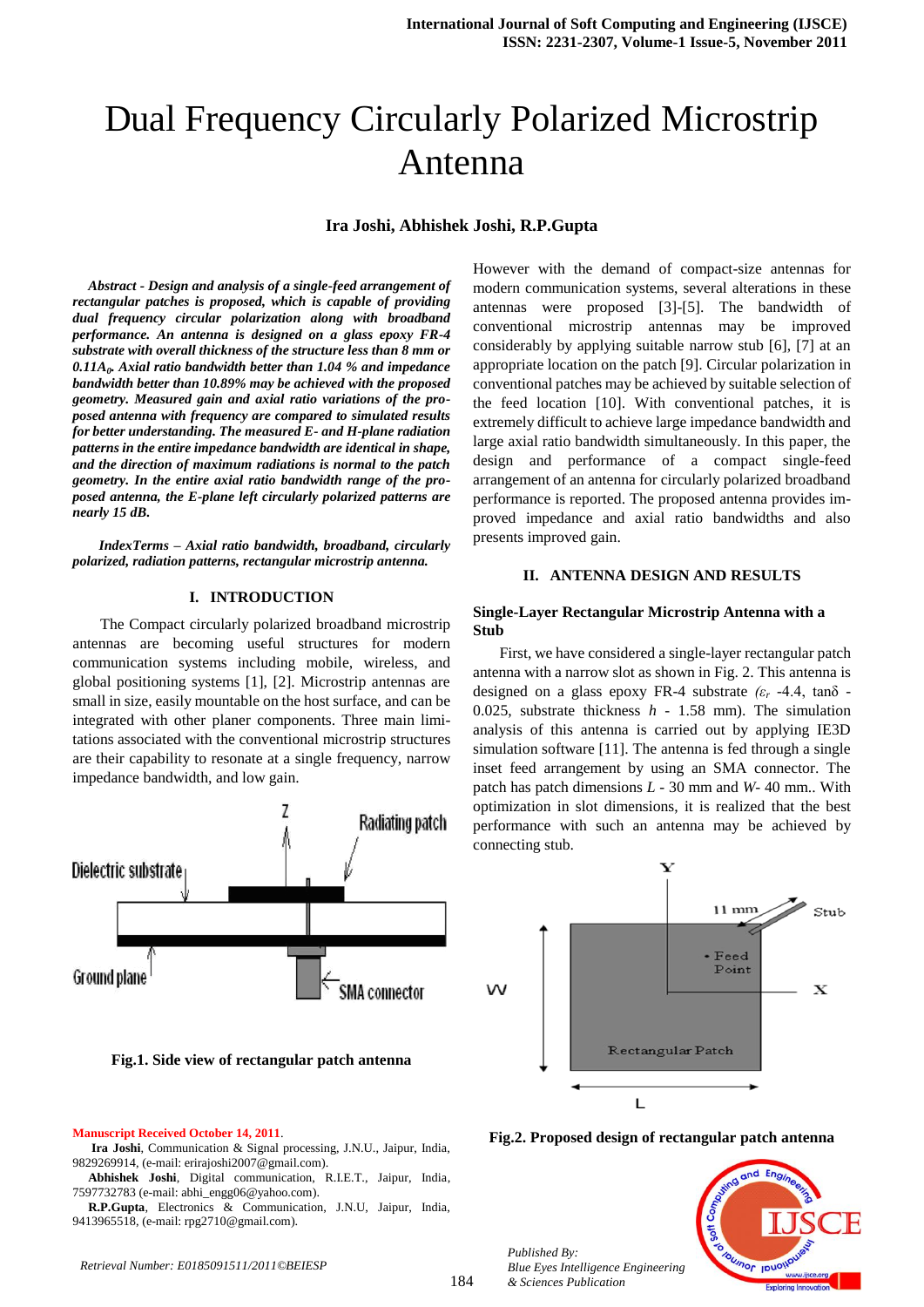#### **Dual frequency circularly polarized microstrip antenna**



**Fig.3. S-Parameter of single layer rectangular patch with a stub**



**Fig. 4.Elevation pattern curve at frequency 7.44 GHz for single layer rectangular patch with a stub**

 Fig 3. show the s parameter of the proposed design. This curve shows that the antenna resonate at two frequency.Fig 4 & 5 shows the Elevation pattern curve of dual frequency circularly polarized microstrip antenna at frequency 7.44 and 7.1 GHz respectivaly.Fig 6 shows the smith chart of the

proposed design. Smith chart curve shows that the antenna is circularly polarized.



## **Fig.5. Elevation pattern curve at frequency 7.1GHz for single layer rectangular patch with a stub**

The measured variation of the reflection coefficient  $(S_{11})$ with frequency, as shown in Fig.3, indicates that the antenna resonates at two frequencies, 7.35 and 7.1 GHz, corresponding to two different modes of excitation. The measured input impedances presented by the antenna at these frequencies are close to 50 *iX,* but the simulated gains at these frequencies are very low. The third frequency (7.27 GHz) may be considered as non-radiation resonance frequency because the maximum realized gain at this frequency, in comparison to the other resonance frequencies, is very low. The impedance bandwidths of this antenna (for  $S_{11} < -10$  dB) at both resonance frequencies (7.1 and 7.35 GHz) are narrow.



**Fig. 6. Polarization of single layer rectangular patch with a stub**



*Published By:*

*& Sciences Publication* 

*Blue Eyes Intelligence Engineering*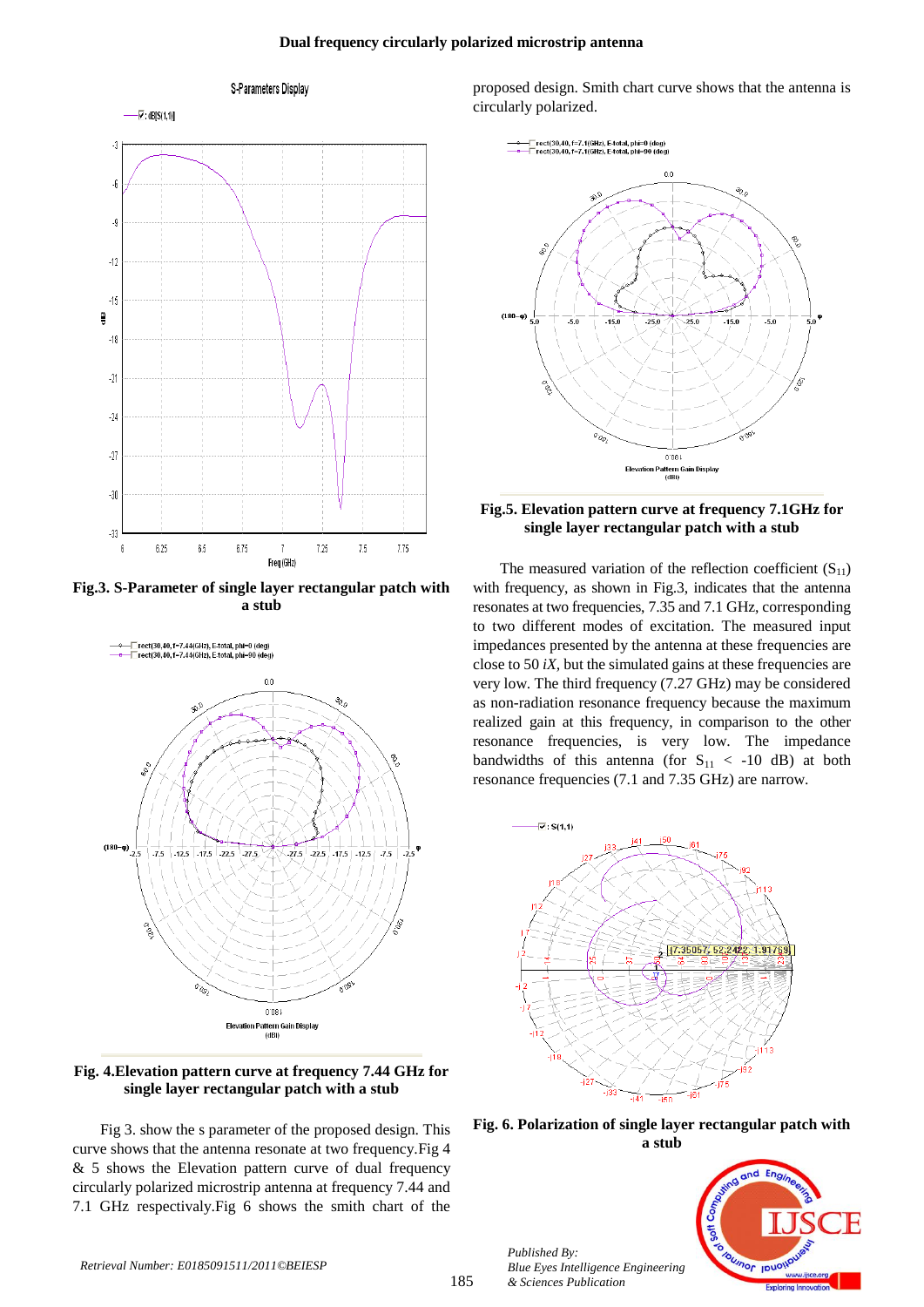## **International Journal of Soft Computing and Engineering (IJSCE) ISSN: 2231-2307, Volume-1 Issue-5, November 2011**



**Fig.7. Efficiency vs. Frequency curve for single layer rectangular patch with a stub.**



**Fig. 8. VSWR for single layer rectangular patch with a stub**

The efficiency of proposed design is about 24% shown in Fig. 7.



**Fig. 9. Axial Ratio for single layer rectangular patch with a stub**

 The circular polarization behavior of the antenna is realized during the design of the antenna with simulation software. By varying the feed location on the patch, variation in axial ratio with frequency is obtained. The feed point is adjusted until the axial ratio attains a minimum value close to 1 dB. The simulated and measured variations of the axial ratio as a function of frequency are shown in Fig 9, which indicates that the measured axial ratio attains a minimum value at resonance frequency 7.44 GHz. The axial ratio below 3-dB range are  $7.25 \sim 7.47$  GHz (~80 MHZ) the entire axial bandwidth.

# **III. CONCLUSION**

 This paper presents the design and performance of single-feed rectangular patches on a glass epoxy FR-4 substrate. The dual frequency circularly polarized antenna presents improved impedance and axial ratio bandwidths and larger gain than a single-layer linear polarized antenna. These improved parameters are achieved without much increase in the thickness of the structure. In several modern-day satellite communication systems, circularly polarized radiations with higher axial ratio bandwidth are desired, and this antenna may prove to be a useful structure for these systems.



186